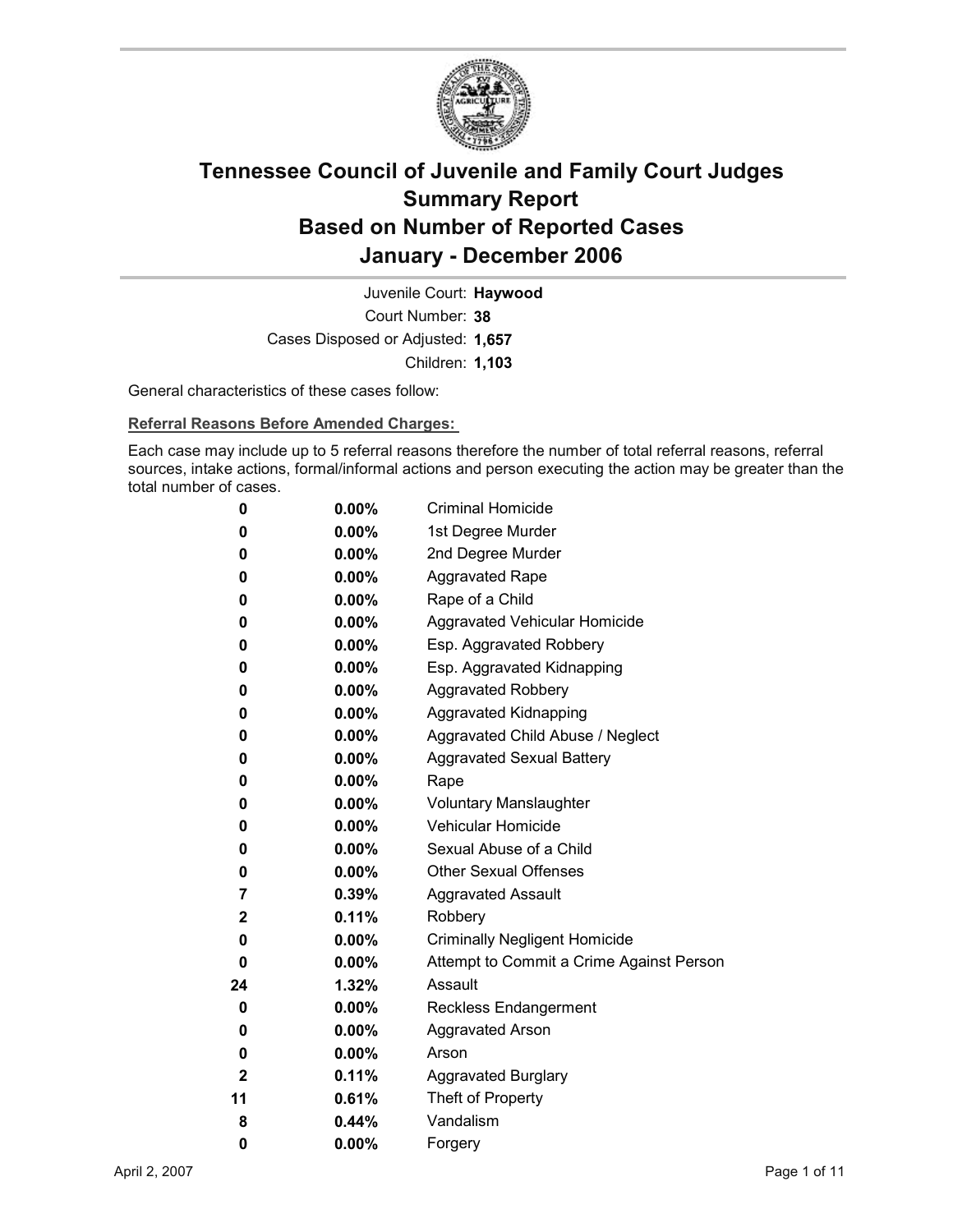

Court Number: **38** Juvenile Court: **Haywood** Cases Disposed or Adjusted: **1,657** Children: **1,103**

### **Referral Reasons Before Amended Charges:**

Each case may include up to 5 referral reasons therefore the number of total referral reasons, referral sources, intake actions, formal/informal actions and person executing the action may be greater than the total number of cases.

| 0           | $0.00\%$ | <b>Worthless Checks</b>                                     |  |
|-------------|----------|-------------------------------------------------------------|--|
| 2           | 0.11%    | Illegal Possession / Fraudulent Use of Credit / Debit Cards |  |
| 0           | 0.00%    | <b>Burglary</b>                                             |  |
| 2           | 0.11%    | Unauthorized Use of a Vehicle                               |  |
| 0           | $0.00\%$ | <b>Cruelty to Animals</b>                                   |  |
| 0           | 0.00%    | Sale of Controlled Substances                               |  |
| 1           | 0.06%    | Other Drug Offenses                                         |  |
| 13          | 0.72%    | Possession of Controlled Substances                         |  |
| 0           | $0.00\%$ | <b>Criminal Attempt</b>                                     |  |
| 3           | 0.17%    | Carrying Weapons on School Property                         |  |
| 0           | $0.00\%$ | Unlawful Carrying / Possession of a Weapon                  |  |
| 1           | 0.06%    | <b>Evading Arrest</b>                                       |  |
| 0           | 0.00%    | Escape                                                      |  |
| 0           | 0.00%    | Driving Under Influence (DUI)                               |  |
| 1           | 0.06%    | Possession / Consumption of Alcohol                         |  |
| 3           | 0.17%    | Resisting Stop, Frisk, Halt, Arrest or Search               |  |
| 0           | $0.00\%$ | <b>Aggravated Criminal Trespass</b>                         |  |
| 0           | 0.00%    | Harassment                                                  |  |
| 0           | $0.00\%$ | Failure to Appear                                           |  |
| 3           | 0.17%    | Filing a False Police Report                                |  |
| 1           | 0.06%    | Criminal Impersonation                                      |  |
| $\mathbf 2$ | 0.11%    | <b>Disorderly Conduct</b>                                   |  |
| 1           | 0.06%    | <b>Criminal Trespass</b>                                    |  |
| 0           | 0.00%    | Public Intoxication                                         |  |
| 0           | $0.00\%$ | Gambling                                                    |  |
| 0           | 0.00%    | Traffic                                                     |  |
| 0           | $0.00\%$ | <b>Local Ordinances</b>                                     |  |
| 0           | $0.00\%$ | Violation of Wildlife Regulations                           |  |
| 0           | $0.00\%$ | Contempt of Court                                           |  |
| 13          | 0.72%    | <b>Violation of Probation</b>                               |  |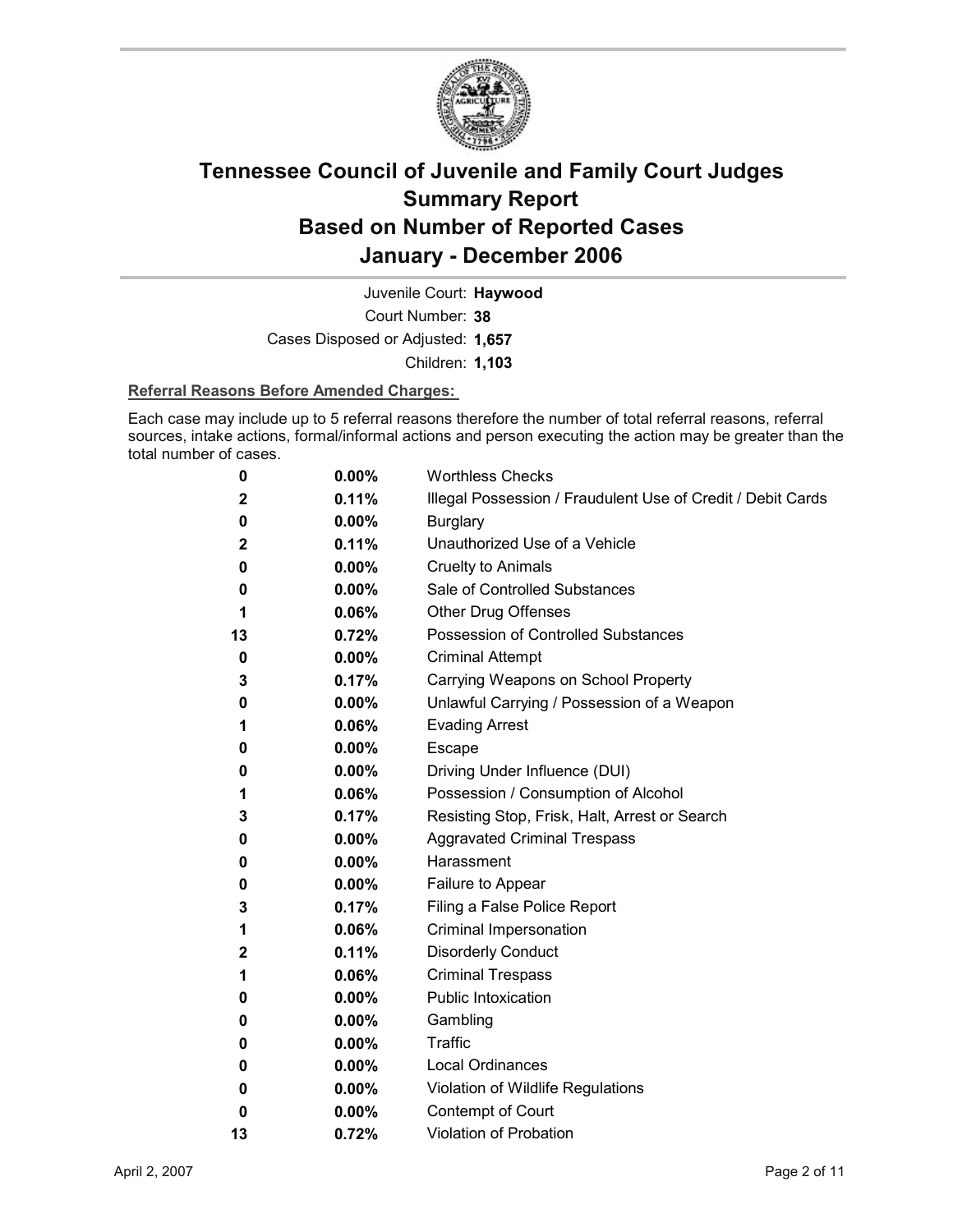

Court Number: **38** Juvenile Court: **Haywood** Cases Disposed or Adjusted: **1,657** Children: **1,103**

### **Referral Reasons Before Amended Charges:**

Each case may include up to 5 referral reasons therefore the number of total referral reasons, referral sources, intake actions, formal/informal actions and person executing the action may be greater than the total number of cases.

| 1,814        | 100.00%        | <b>Total Referrals</b>                                        |
|--------------|----------------|---------------------------------------------------------------|
| 5            | 0.28%          | Other                                                         |
| 0            | 0.00%          | <b>Consent to Marry</b>                                       |
| 0            | $0.00\%$       | <b>Request for Medical Treatment</b>                          |
| 1,561        | 86.05%         | Child Support                                                 |
| 81           | 4.47%          | Paternity / Legitimation                                      |
| 0            | 0.00%          | Visitation                                                    |
| 4            | 0.22%          | Custody                                                       |
| 0            | $0.00\%$       | <b>Foster Care Review</b>                                     |
| 0            | 0.00%          | <b>Administrative Review</b>                                  |
| 0            | 0.00%          | <b>Judicial Review</b>                                        |
| 0            | 0.00%          | Violation of Informal Adjustment                              |
| 0            | 0.00%          | <b>Violation of Pretrial Diversion</b>                        |
| 41           | 2.26%<br>0.06% | Dependency / Neglect<br><b>Termination of Parental Rights</b> |
| 0            | 0.00%          | <b>Physically Abused Child</b>                                |
| 0            | 0.00%          | Sexually Abused Child                                         |
| 0            | 0.00%          | Violation of Curfew                                           |
| 0            | $0.00\%$       | Violation of a Valid Court Order                              |
| $\mathbf{2}$ | 0.11%          | Possession of Tobacco Products                                |
| 0            | 0.00%          | Out-of-State Runaway                                          |
| 4            | 0.22%          | In-State Runaway                                              |
| 11           | 0.61%          | Truancy                                                       |
| 1            | 0.06%          | Unruly Behavior                                               |
| 3            | 0.17%          | Violation of Aftercare                                        |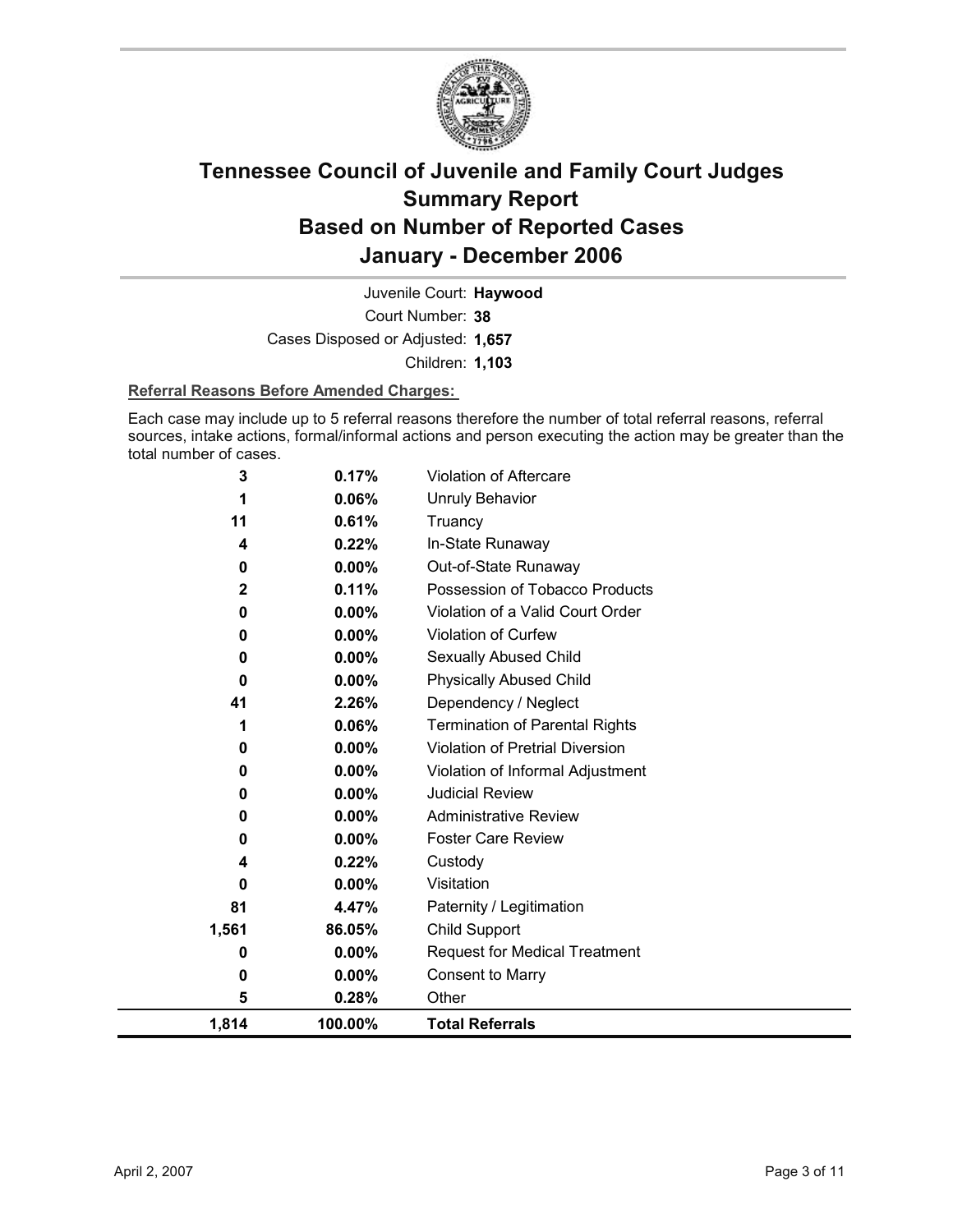

| Juvenile Court: Haywood     |                                   |                                   |  |  |
|-----------------------------|-----------------------------------|-----------------------------------|--|--|
| Court Number: 38            |                                   |                                   |  |  |
|                             | Cases Disposed or Adjusted: 1,657 |                                   |  |  |
|                             |                                   | Children: 1,103                   |  |  |
| <b>Referral Sources: 1</b>  |                                   |                                   |  |  |
| 87                          | 4.80%                             | Law Enforcement                   |  |  |
| 6                           | 0.33%                             | Parents                           |  |  |
| $\mathbf 0$                 | 0.00%                             | Relatives                         |  |  |
| $\bf{0}$                    | 0.00%                             | Self                              |  |  |
| 11                          | 0.61%                             | School                            |  |  |
| $\mathbf 0$                 | 0.00%                             | <b>CSA</b>                        |  |  |
| 46                          | 2.54%                             | <b>DCS</b>                        |  |  |
| 1,641                       | 90.46%                            | <b>Other State Department</b>     |  |  |
| 0                           | 0.00%                             | <b>District Attorney's Office</b> |  |  |
| 14                          | 0.77%                             | <b>Court Staff</b>                |  |  |
| $\pmb{0}$                   | 0.00%                             | Social Agency                     |  |  |
| 1                           | 0.06%                             | <b>Other Court</b>                |  |  |
| 3                           | 0.17%                             | Victim                            |  |  |
| 5                           | 0.28%                             | Child & Parent                    |  |  |
| $\mathbf 0$                 | 0.00%                             | Hospital                          |  |  |
| 0                           | 0.00%                             | Unknown                           |  |  |
| $\mathbf 0$                 | 0.00%                             | Other                             |  |  |
| 1,814                       | 100.00%                           | <b>Total Referral Sources</b>     |  |  |
| Age of Child at Referral: 2 |                                   |                                   |  |  |
| 631                         | 57.21%                            | Ages 10 and Under                 |  |  |
| 89                          | 8.07%                             | Ages 11 through 12                |  |  |
| 94                          | 8.52%                             | Ages 13 through 14                |  |  |
| 128                         | 11.60%                            | Ages 15 through 16                |  |  |

**72 6.53%** Ages 17 through 18 **89 8.07%** Ages 19 and Over **0 0.00%** Unknown / Not Reported **1,103 100.00% Total Child Count**

 $1$  If different than number of Referral Reasons (1814), verify accuracy of your court's data.

<sup>2</sup> One child could be counted in multiple categories, verify accuracy of your court's data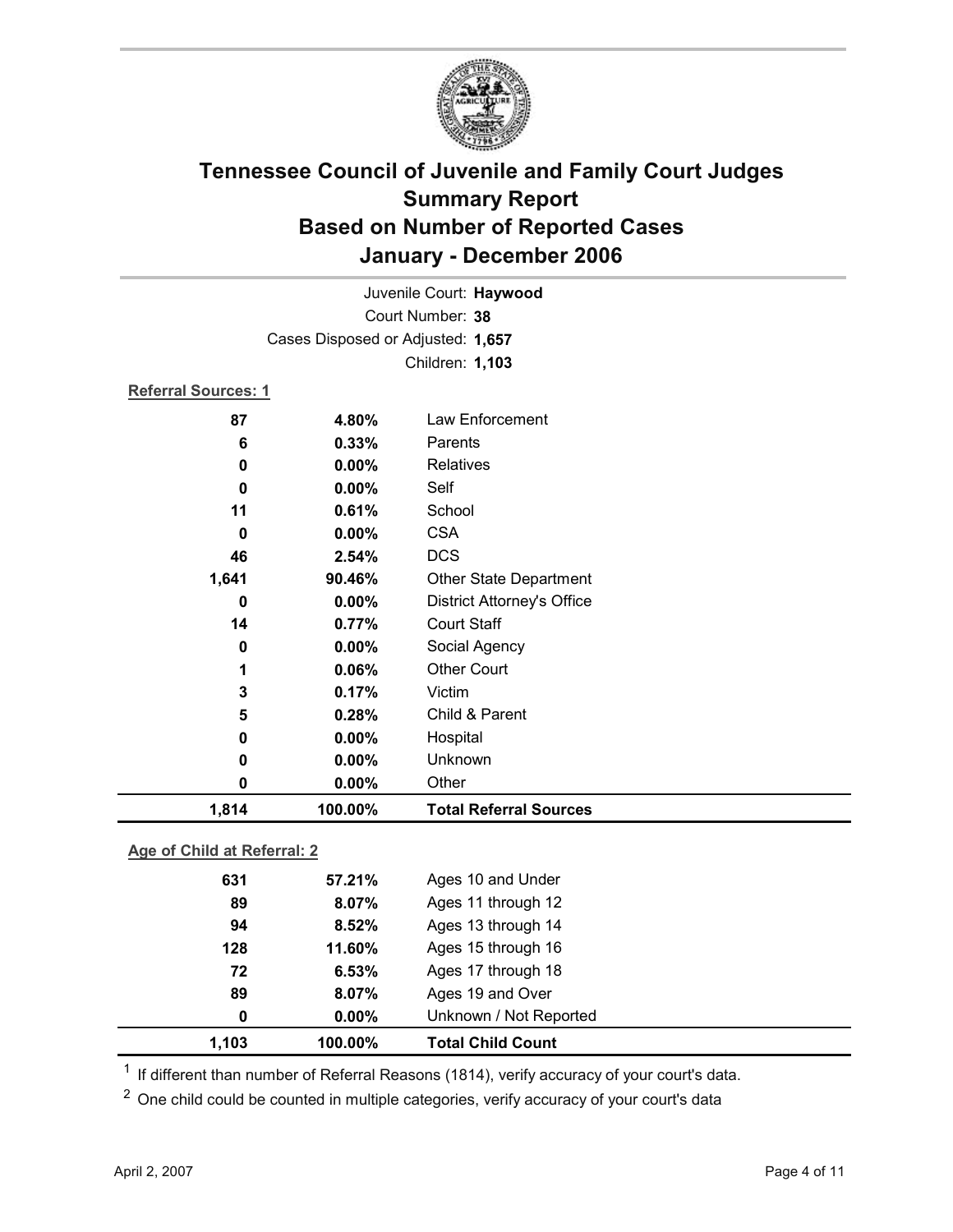

| Juvenile Court: Haywood                 |                                   |                          |  |  |
|-----------------------------------------|-----------------------------------|--------------------------|--|--|
| Court Number: 38                        |                                   |                          |  |  |
|                                         | Cases Disposed or Adjusted: 1,657 |                          |  |  |
|                                         |                                   | Children: 1,103          |  |  |
| Sex of Child: 1                         |                                   |                          |  |  |
| 534                                     | 48.41%                            | Male                     |  |  |
| 569                                     | 51.59%                            | Female                   |  |  |
| $\mathbf 0$                             | 0.00%                             | Unknown                  |  |  |
| 1,103                                   | 100.00%                           | <b>Total Child Count</b> |  |  |
| Race of Child: 1                        |                                   |                          |  |  |
| 129                                     | 11.70%                            | White                    |  |  |
| 966                                     | 87.58%                            | African American         |  |  |
| $\mathbf 0$                             | 0.00%                             | Native American          |  |  |
| $\mathbf 2$                             | 0.18%                             | Asian                    |  |  |
| 5                                       | 0.45%                             | Mixed                    |  |  |
| 1                                       | 0.09%                             | Unknown                  |  |  |
| 1,103                                   | 100.00%                           | <b>Total Child Count</b> |  |  |
| <b>Hispanic Origin: 1</b>               |                                   |                          |  |  |
| 1                                       | 0.09%                             | Yes                      |  |  |
| 1,102                                   | 99.91%                            | No                       |  |  |
| $\mathbf 0$                             | 0.00%                             | Unknown                  |  |  |
| 1,103                                   | 100.00%                           | <b>Total Child Count</b> |  |  |
| <b>School Enrollment of Children: 1</b> |                                   |                          |  |  |
| 652                                     | 59.11%                            | Yes                      |  |  |
| 445                                     | 40.34%                            | <b>No</b>                |  |  |
| $6\phantom{1}$                          | 0.54%                             | Unknown                  |  |  |
| 1,103                                   | 100.00%                           | <b>Total Child Count</b> |  |  |

 $1$  One child could be counted in multiple categories, verify accuracy of your court's data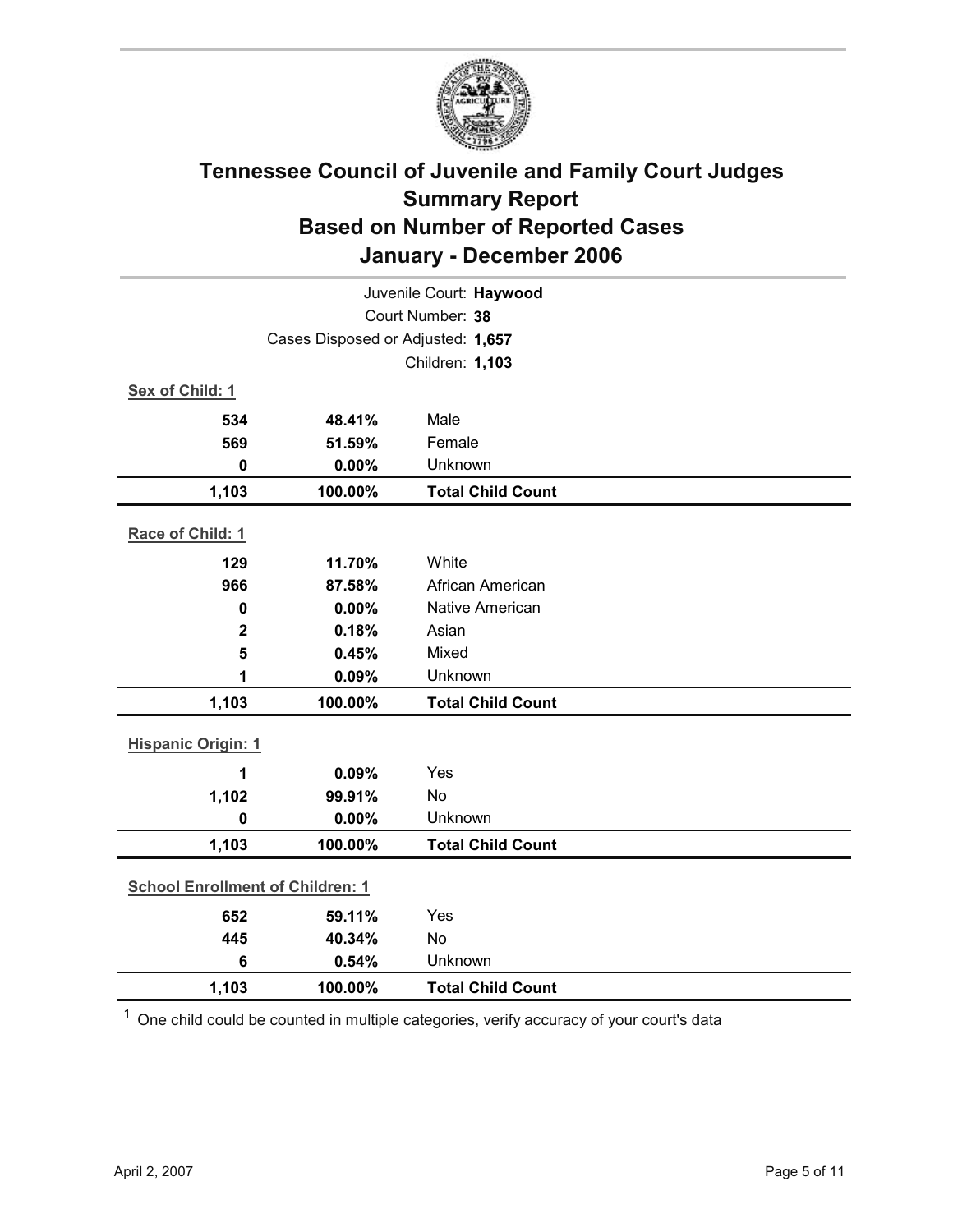

Court Number: **38** Juvenile Court: **Haywood** Cases Disposed or Adjusted: **1,657** Children: **1,103**

**Living Arrangement of Child at Time of Referral: 1**

| 1,103 | 100.00%   | <b>Total Child Count</b>     |  |
|-------|-----------|------------------------------|--|
| 0     | $0.00\%$  | Other                        |  |
| 5     | 0.45%     | <b>Unknown</b>               |  |
| 99    | 8.98%     | Independent                  |  |
| 1     | $0.09\%$  | In an Institution            |  |
| 6     | 0.54%     | In a Residential Center      |  |
| 6     | 0.54%     | In a Group Home              |  |
| 52    | 4.71%     | With Foster Family           |  |
| 0     | $0.00\%$  | <b>With Adoptive Parents</b> |  |
| 114   | $10.34\%$ | <b>With Relatives</b>        |  |
| 27    | 2.45%     | With Father                  |  |
| 771   | 69.90%    | With Mother                  |  |
| 3     | 0.27%     | With Mother and Stepfather   |  |
| 6     | 0.54%     | With Father and Stepmother   |  |
| 13    | 1.18%     | With Both Biological Parents |  |
|       |           |                              |  |

### **Type of Detention: 2**

| 1,657 | 100.00%  | <b>Total Detention Count</b> |  |
|-------|----------|------------------------------|--|
| 0     | $0.00\%$ | Other                        |  |
| 1,656 | 99.94%   | Does Not Apply               |  |
| 0     | $0.00\%$ | <b>Unknown</b>               |  |
| 0     | $0.00\%$ | <b>Psychiatric Hospital</b>  |  |
| 0     | $0.00\%$ | Jail - No Separation         |  |
| 0     | $0.00\%$ | Jail - Partial Separation    |  |
| 0     | $0.00\%$ | Jail - Complete Separation   |  |
| 1     | 0.06%    | Juvenile Detention Facility  |  |
| 0     | $0.00\%$ | Non-Secure Placement         |  |
|       |          |                              |  |

 $<sup>1</sup>$  One child could be counted in multiple categories, verify accuracy of your court's data</sup>

 $2$  If different than number of Cases (1657) verify accuracy of your court's data.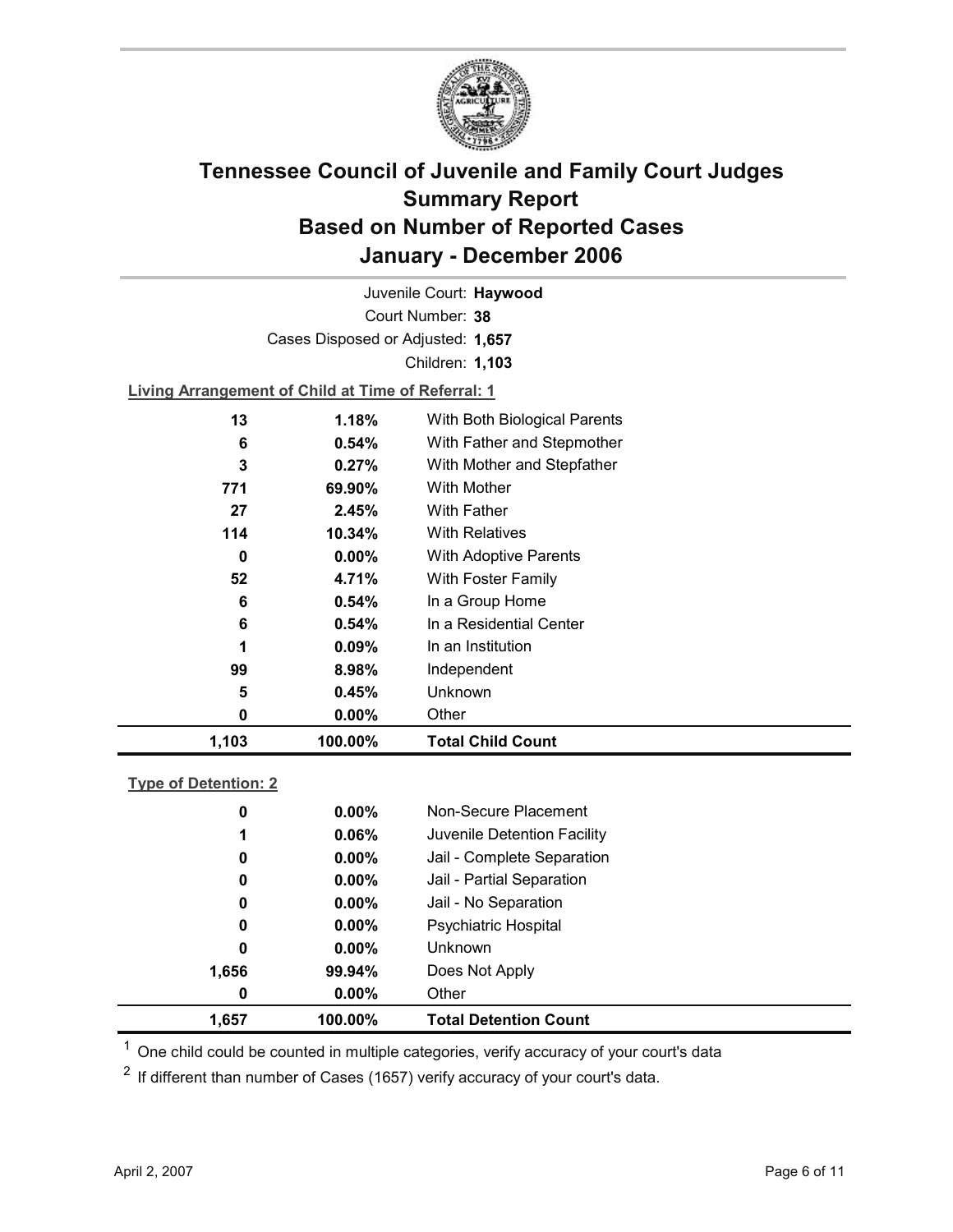

| Juvenile Court: Haywood  |                                                    |                                      |  |  |
|--------------------------|----------------------------------------------------|--------------------------------------|--|--|
|                          | Court Number: 38                                   |                                      |  |  |
|                          | Cases Disposed or Adjusted: 1,657                  |                                      |  |  |
|                          |                                                    | Children: 1,103                      |  |  |
|                          | <b>Placement After Secure Detention Hearing: 1</b> |                                      |  |  |
| $\mathbf 0$              | 0.00%                                              | Returned to Prior Living Arrangement |  |  |
| 1                        | 0.06%                                              | Juvenile Detention Facility          |  |  |
| 0                        | 0.00%                                              | Jail                                 |  |  |
| 0                        | $0.00\%$                                           | Shelter / Group Home                 |  |  |
| 0                        | $0.00\%$                                           | <b>Foster Family Home</b>            |  |  |
| 0                        | 0.00%                                              | Psychiatric Hospital                 |  |  |
| 0                        | $0.00\%$                                           | Unknown / Not Reported               |  |  |
| 1,656                    | 99.94%                                             | Does Not Apply                       |  |  |
| 0                        | $0.00\%$                                           | Other                                |  |  |
|                          |                                                    |                                      |  |  |
| 1,657                    | 100.00%                                            | <b>Total Placement Count</b>         |  |  |
|                          |                                                    |                                      |  |  |
| <b>Intake Actions: 2</b> |                                                    |                                      |  |  |
| 1,814                    | 100.00%                                            | <b>Petition Filed</b>                |  |  |
| 0                        | $0.00\%$                                           | <b>Motion Filed</b>                  |  |  |
| 0                        | $0.00\%$                                           | <b>Citation Processed</b>            |  |  |
| 0                        | 0.00%                                              | Notification of Paternity Processed  |  |  |
| 0                        | 0.00%                                              | Scheduling of Judicial Review        |  |  |
| 0                        | 0.00%                                              | Scheduling of Administrative Review  |  |  |
| 0                        | 0.00%                                              | Scheduling of Foster Care Review     |  |  |
| 0                        | 0.00%                                              | Unknown                              |  |  |
| 0                        | $0.00\%$                                           | Does Not Apply                       |  |  |
| 0<br>1,814               | 0.00%<br>100.00%                                   | Other<br><b>Total Intake Count</b>   |  |  |

 $1$  If different than number of Cases (1657) verify accuracy of your court's data.

 $2$  If different than number of Referral Reasons (1814), verify accuracy of your court's data.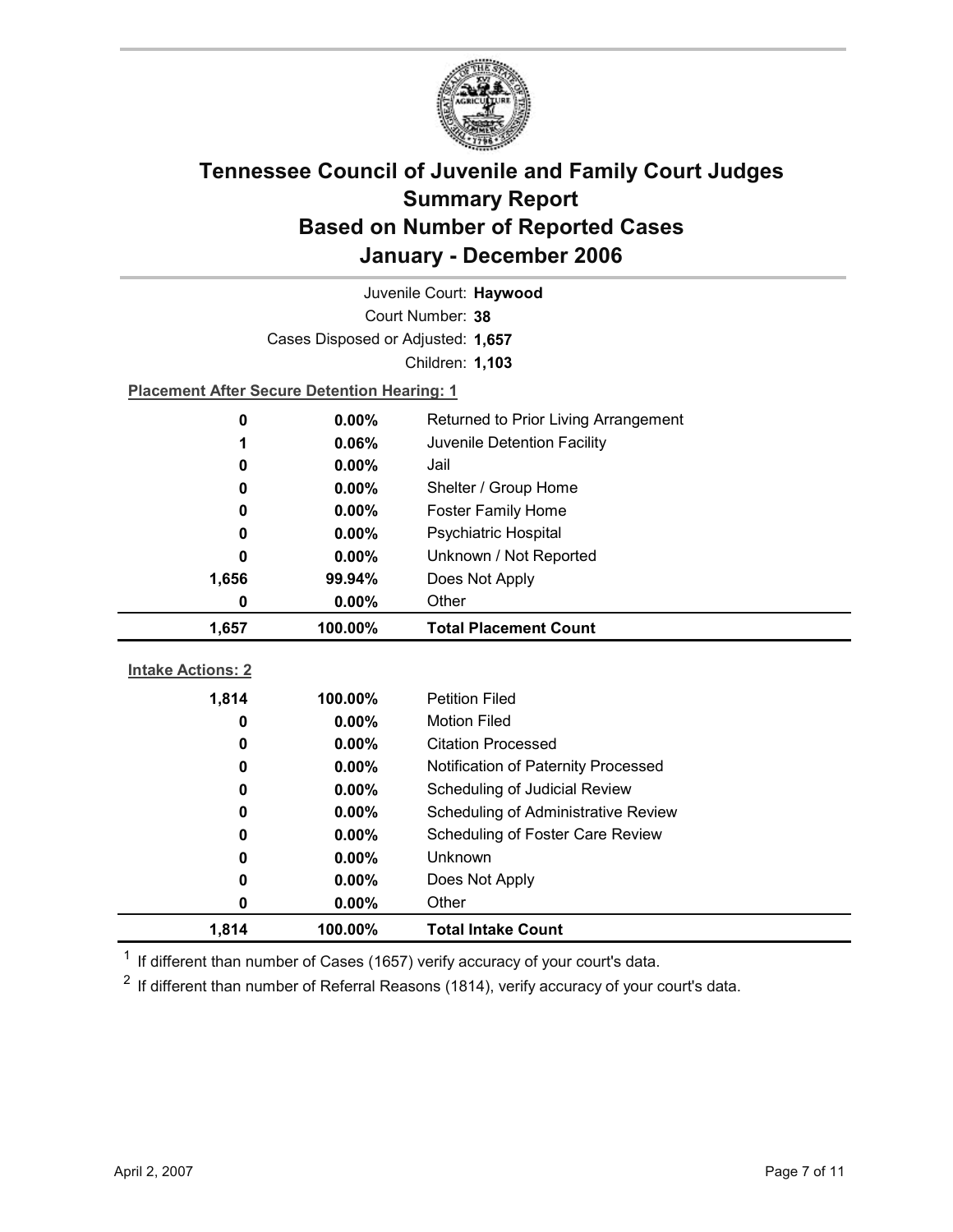

Court Number: **38** Juvenile Court: **Haywood** Cases Disposed or Adjusted: **1,657** Children: **1,103**

### **Last Grade Completed by Child: 1**

| 329                                     | 29.83%  | Too Young for School     |  |
|-----------------------------------------|---------|--------------------------|--|
| 0                                       | 0.00%   | Preschool                |  |
| 0                                       | 0.00%   | Kindergarten             |  |
| 0                                       | 0.00%   | 1st Grade                |  |
| 0                                       | 0.00%   | 2nd Grade                |  |
| 0                                       | 0.00%   | 3rd Grade                |  |
| 0                                       | 0.00%   | 4th Grade                |  |
| 1                                       | 0.09%   | 5th Grade                |  |
| 8                                       | 0.73%   | 6th Grade                |  |
| 14                                      | 1.27%   | 7th Grade                |  |
| 11                                      | 1.00%   | 8th Grade                |  |
| 8                                       | 0.73%   | 9th Grade                |  |
| 5                                       | 0.45%   | 10th Grade               |  |
| 5                                       | 0.45%   | 11th Grade               |  |
| 108                                     | 9.79%   | 12th Grade               |  |
| 0                                       | 0.00%   | Non-Graded Special Ed    |  |
| 0                                       | 0.00%   | <b>GED</b>               |  |
| 0                                       | 0.00%   | Graduated                |  |
| 0                                       | 0.00%   | Never Attended School    |  |
| 614                                     | 55.67%  | Unknown                  |  |
| $\bf{0}$                                | 0.00%   | Other                    |  |
| 1,103                                   | 100.00% | <b>Total Child Count</b> |  |
|                                         |         |                          |  |
| <b>Enrolled in Special Education: 1</b> |         |                          |  |
| $6\phantom{1}6$                         | 0.54%   | Yes                      |  |
| 473                                     | 42.88%  | No                       |  |

 $1$  One child could be counted in multiple categories, verify accuracy of your court's data

**624 56.57%** Unknown

**1,103 100.00% Total Child Count**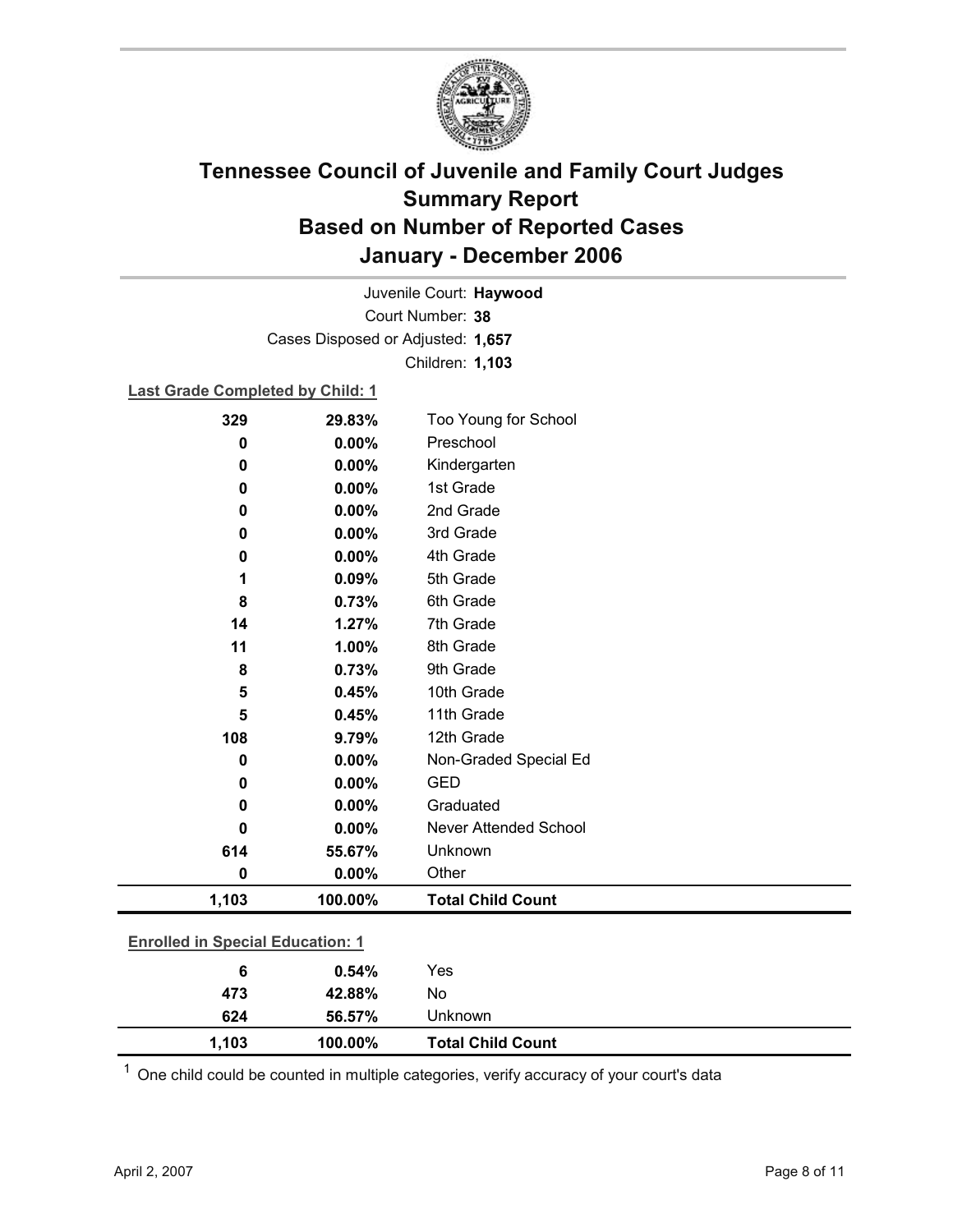

|                              |                                   | Juvenile Court: Haywood   |  |
|------------------------------|-----------------------------------|---------------------------|--|
|                              |                                   | Court Number: 38          |  |
|                              | Cases Disposed or Adjusted: 1,657 |                           |  |
|                              |                                   | Children: 1,103           |  |
| <b>Action Executed By: 1</b> |                                   |                           |  |
| 1,814                        | 100.00%                           | Judge                     |  |
| 0                            | $0.00\%$                          | Referee                   |  |
| 0                            | $0.00\%$                          | <b>YSO</b>                |  |
| 0                            | $0.00\%$                          | Other                     |  |
| 0                            | 0.00%                             | Unknown / Not Reported    |  |
| 1,814                        | 100.00%                           | <b>Total Action Count</b> |  |
|                              |                                   |                           |  |

### **Formal / Informal Actions: 1**

| 3     | 0.17%    | Dismissed                                      |
|-------|----------|------------------------------------------------|
| 8     | $0.44\%$ | Retired / Nolle Prosequi                       |
| 98    | 5.40%    | <b>Complaint Substantiated Delinquent</b>      |
| 11    | 0.61%    | <b>Complaint Substantiated Status Offender</b> |
| 0     | $0.00\%$ | Complaint Substantiated Dependent / Neglected  |
| 0     | $0.00\%$ | <b>Complaint Substantiated Abused</b>          |
| 0     | $0.00\%$ | <b>Complaint Substantiated Mentally III</b>    |
| 0     | $0.00\%$ | Informal Adjustment                            |
| 0     | $0.00\%$ | <b>Pretrial Diversion</b>                      |
| 0     | $0.00\%$ | <b>Transfer to Adult Court Hearing</b>         |
| 0     | $0.00\%$ | Charges Cleared by Transfer to Adult Court     |
| 1,691 | 93.22%   | <b>Special Proceeding</b>                      |
| 0     | $0.00\%$ | <b>Review Concluded</b>                        |
| 0     | $0.00\%$ | Case Held Open                                 |
| 3     | 0.17%    | Other                                          |
| 0     | $0.00\%$ | Unknown / Not Reported                         |
| 1,814 | 100.00%  | <b>Total Action Count</b>                      |

 $1$  If different than number of Referral Reasons (1814), verify accuracy of your court's data.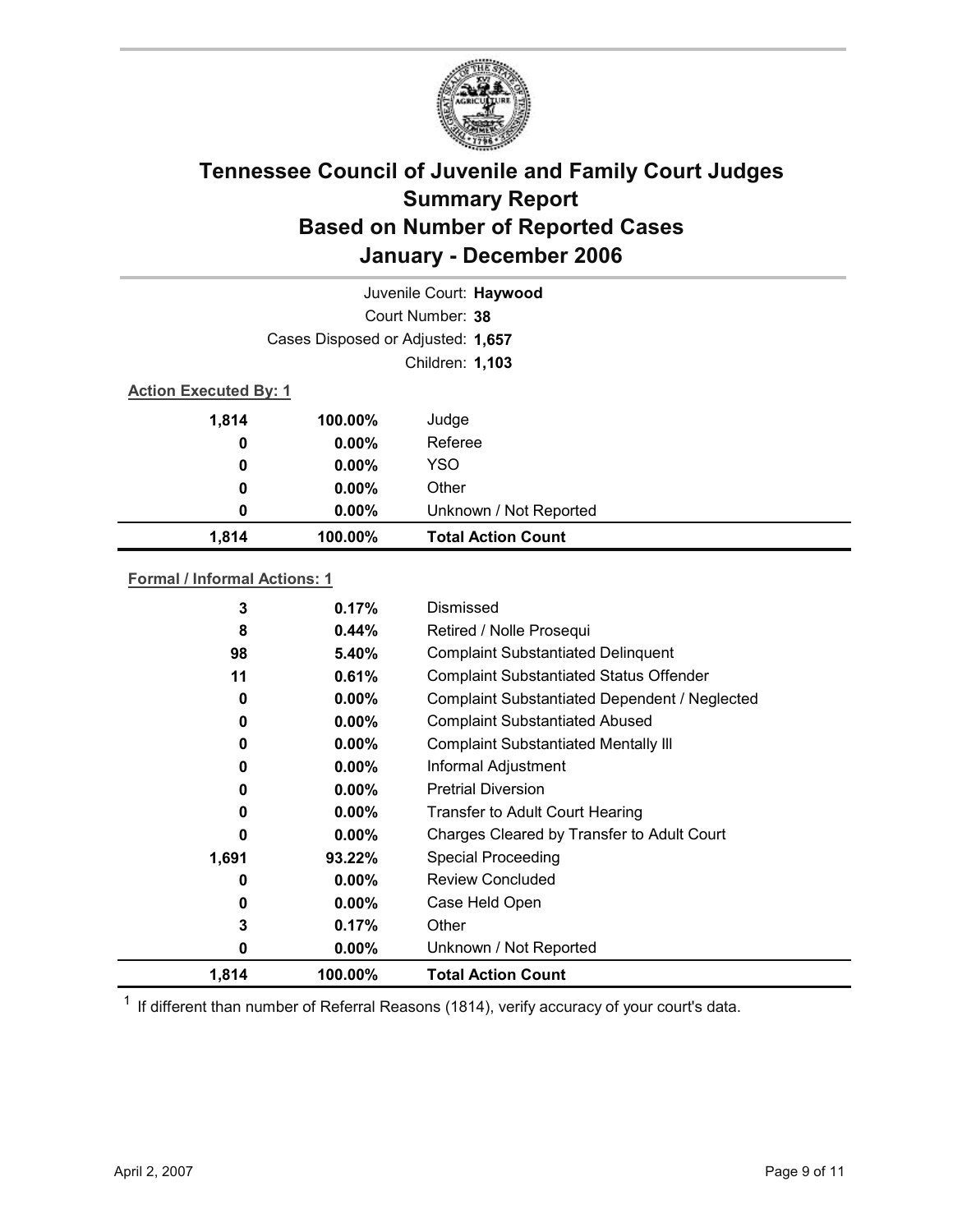

| Juvenile Court: Haywood |                                                       |                                                      |  |
|-------------------------|-------------------------------------------------------|------------------------------------------------------|--|
| Court Number: 38        |                                                       |                                                      |  |
|                         | Cases Disposed or Adjusted: 1,657                     |                                                      |  |
|                         |                                                       | Children: 1,103                                      |  |
| <b>Case Outcomes:</b>   | There can be multiple outcomes for one child or case. |                                                      |  |
| 148                     | 7.73%                                                 | <b>Case Dismissed</b>                                |  |
| 132                     | 6.90%                                                 | Case Retired or Nolle Prosequi                       |  |
| 0                       | $0.00\%$                                              | Warned / Counseled                                   |  |
| 894                     | 46.71%                                                | Held Open For Review                                 |  |
| 34                      | 1.78%                                                 | Supervision / Probation to Juvenile Court            |  |
| 0                       | $0.00\%$                                              | <b>Probation to Parents</b>                          |  |
| 0                       | $0.00\%$                                              | Referral to Another Entity for Supervision / Service |  |
| 1                       | 0.05%                                                 | Referred for Mental Health Counseling                |  |
| 0                       | $0.00\%$                                              | Referred for Alcohol and Drug Counseling             |  |
| 0                       | $0.00\%$                                              | Referred to Alternative School                       |  |
| 0                       | $0.00\%$                                              | Referred to Private Child Agency                     |  |
| 0                       | $0.00\%$                                              | Referred to Defensive Driving School                 |  |
| 0                       | $0.00\%$                                              | Referred to Alcohol Safety School                    |  |
| 1                       | 0.05%                                                 | Referred to Juvenile Court Education-Based Program   |  |
| 2                       | 0.10%                                                 | Driver's License Held Informally                     |  |
| 0                       | $0.00\%$                                              | Voluntary Placement with DMHMR                       |  |
| 0                       | $0.00\%$                                              | Private Mental Health Placement                      |  |
| 0                       | $0.00\%$                                              | <b>Private MR Placement</b>                          |  |
| 0                       | $0.00\%$                                              | Placement with City/County Agency/Facility           |  |
| 1                       | 0.05%                                                 | Placement with Relative / Other Individual           |  |
| 49                      | 2.56%                                                 | Fine                                                 |  |
| 0                       | $0.00\%$                                              | <b>Public Service</b>                                |  |
| 4                       | 0.21%                                                 | Restitution                                          |  |
| 0                       | $0.00\%$                                              | <b>Runaway Returned</b>                              |  |
| 0                       | 0.00%                                                 | No Contact Order                                     |  |
| 0                       | 0.00%                                                 | Injunction Other than No Contact Order               |  |
| 0                       | $0.00\%$                                              | <b>House Arrest</b>                                  |  |
| 0                       | $0.00\%$                                              | <b>Court Defined Curfew</b>                          |  |
| 0                       | $0.00\%$                                              | Dismissed from Informal Adjustment                   |  |
| 0                       | $0.00\%$                                              | <b>Dismissed from Pretrial Diversion</b>             |  |
| 0                       | 0.00%                                                 | Released from Probation                              |  |
| 0                       | $0.00\%$                                              | <b>Transferred to Adult Court</b>                    |  |
| 0                       | $0.00\%$                                              | <b>DMHMR Involuntary Commitment</b>                  |  |